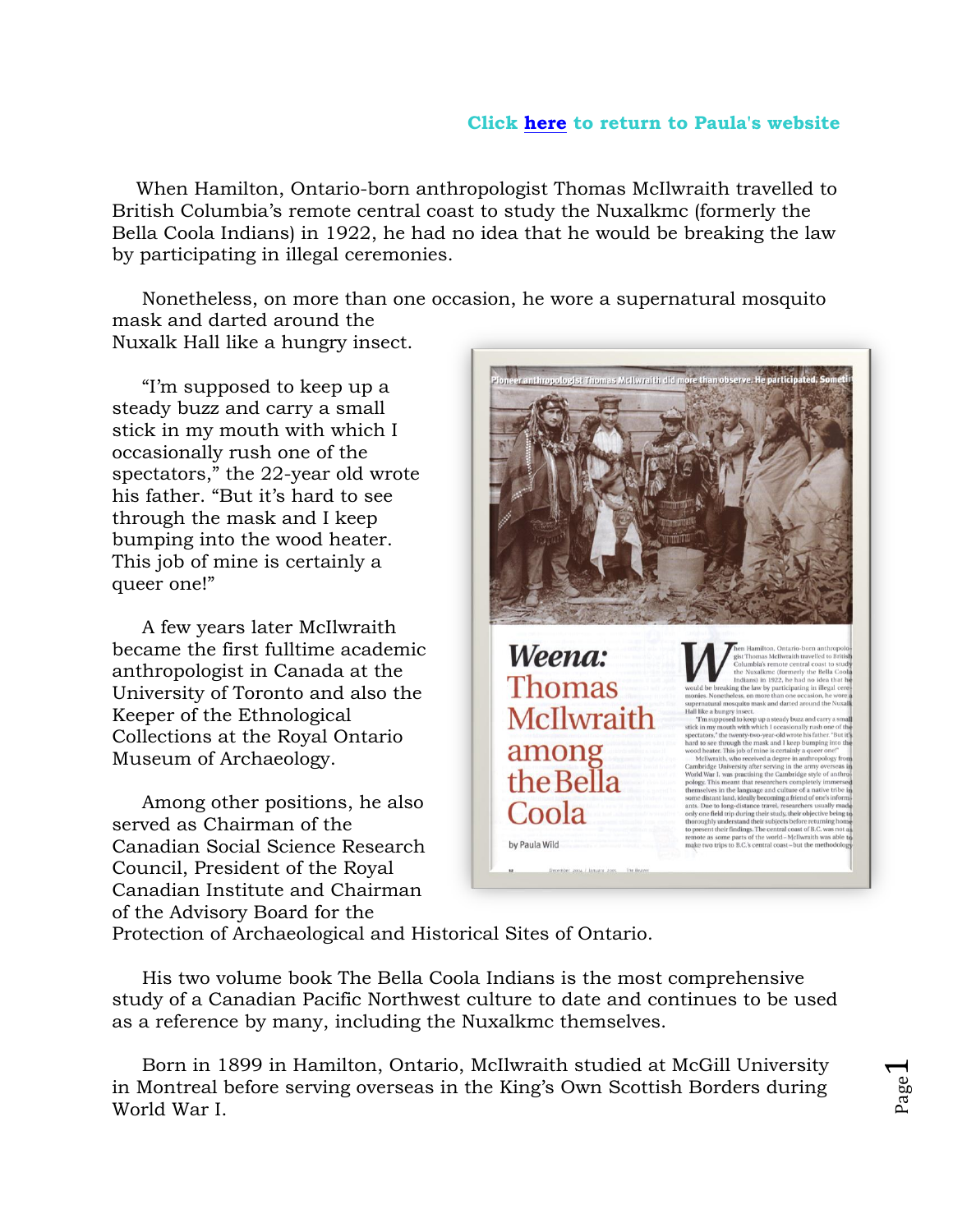After the war he obtained a degree in anthropology from St. John's College, Cambridge, England. He was teaching there when he received a letter from Edward Sapir, the first director of the anthropology division of the Victoria Memorial Museum (today's Canadian Museum of Civilization) offering him a job studying the Bella Coola Indians.

 It didn't take McIlwraith long to find a room in the tiny settlement of Bella Coola; the problem was finding subjects to interview. To begin with, it was early spring and most Nuxalkmc were away working at coastal canneries.

 Three older men - Joshua Moody, "Captain" Rueben Schooner and Jim Pollard - remained in the village and were willing to speak with McIlwraith but their English was limited and McIlwraith's knowledge of the Nuxalk language was nil.

 Although young, McIlwraith was resourceful. He spent several weeks learning Chinook, a combination of First Nations' languages, English and French that was still spoken on the coast. But he soon discovered that while Chinook might be adequate for talking about fishing, hunting and trading, it left much to be desired when it came to discussing religion, philosophy or culture.

So McIlwraith began learning the Nuxalk language.

 McIlwraith practiced the Cambridge style of anthropology where study of a native tribe invariably meant travel to a distant location where a researcher immersed themselves in a foreign culture and language, and, ideally, became a friend of their informants.

 The objective of these researchers, who usually made only one field trip during their study, was to thoroughly understand their subject, eventually presenting their findings as a cohesive whole.

 In the United States anthropologists usually lived relatively close to their subjects so were able to make numerous short visits to the field where skilled interpreters were generally easy to find. As a rule, their reports focused on individual components of a culture.

 In Bella Coola, once Moody, Schooner and Pollard realized that McIlwraith was genuinely interested in their traditions, they welcomed him as a confidant.

 "They resent the condensation with which most white men regard them so that contact with one who was friendly and sympathetic came as a pleasant surprise," McIlwraith noted in The Bella Coola Indians. And he was honoured when he heard a Nuxalk person refer to him as a "good white man."